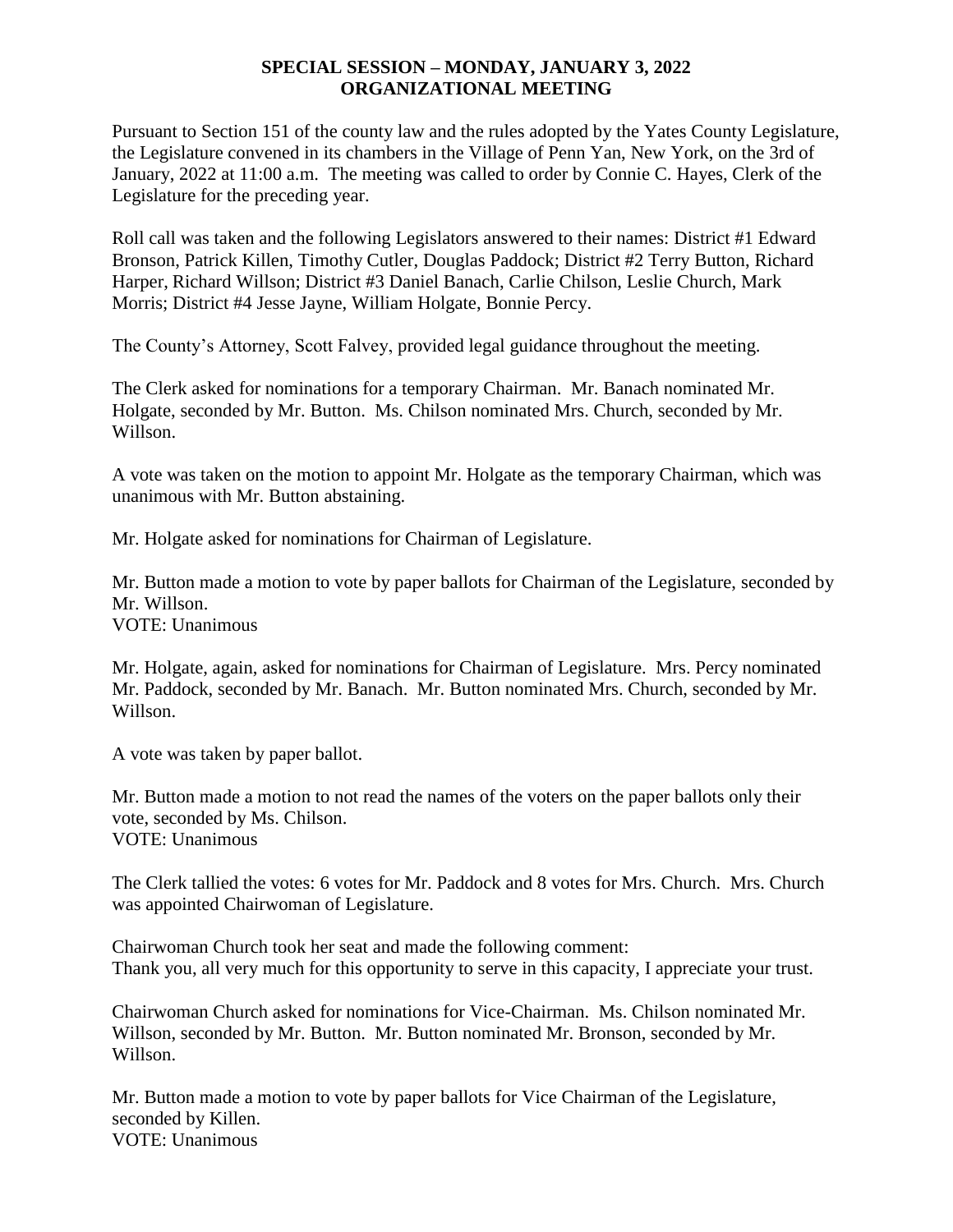Mrs. Percy made a motion to not read the names of the voters on the paper ballots only their vote, seconded by Mr. Button. VOTE: Unanimous

The Clerk tallied the votes: 7 votes for Mr. Willson and 7 votes for Mr. Bronson, resulting in a tie. Mr. Willson withdrew his name from nomination.

Ms. Chilson made a motion to go back to verbal voting, seconded by Mr. Willson. VOTE: Unanimous

A vote was taken to appoint Mr. Bronson as the Vice Chairman, which was unanimous.

Mr. Killen made a motion that from now until the next Legislative meeting on January  $10^{th}$ , 2022 the Standing Committee assignments remain the same as 2021 and that Mark Morris & Jesse Jayne take P. Earle Gleason's and Jim Multer's seats on the Standing Committees, seconded by Mr. Button.

VOTE: Unanimous

Chairwoman Church temporarily appointed Mark Morris to Public Safety Committee and Public Works Committee and Jesse Jayne to the Government Operations Committee and Public Works Committee.

#### **RESOLUTION NO. 1-22**

Mr. Bronson offered the following resolution and moved its adoption, seconded by Ms. Chilson.

#### **APPOINT CLERK, COUNTY LEGISLATURE (Miller)**

RESOLVED, that Emilee D. Miller is hereby appointed to the position of Clerk, County Legislature; and be it further

RESOLVED, that copies of this resolution be furnished to Mrs. Miller, the County Clerk, the Personnel Officer, the Director of Finance and the County Administrator. VOTE: Unanimous

#### **RESOLUTION NO. 2-22**

Mr. Bronson offered the following resolution and moved its adoption, seconded by Mr. Killen.

### **APPOINT COUNTY ATTORNEY (Falvey)**

RESOLVED, that Scott P. Falvey is hereby appointed to the position of County Attorney for a term beginning January 1, 2022 and ending December 31, 2023; and be it further

RESOLVED, that copies of this resolution be furnished to Mr. Falvey, the County Clerk, the Personnel Officer, the Director of Finance and the County Administrator. VOTE: Unanimous

#### **RESOLUTION NO. 3-22**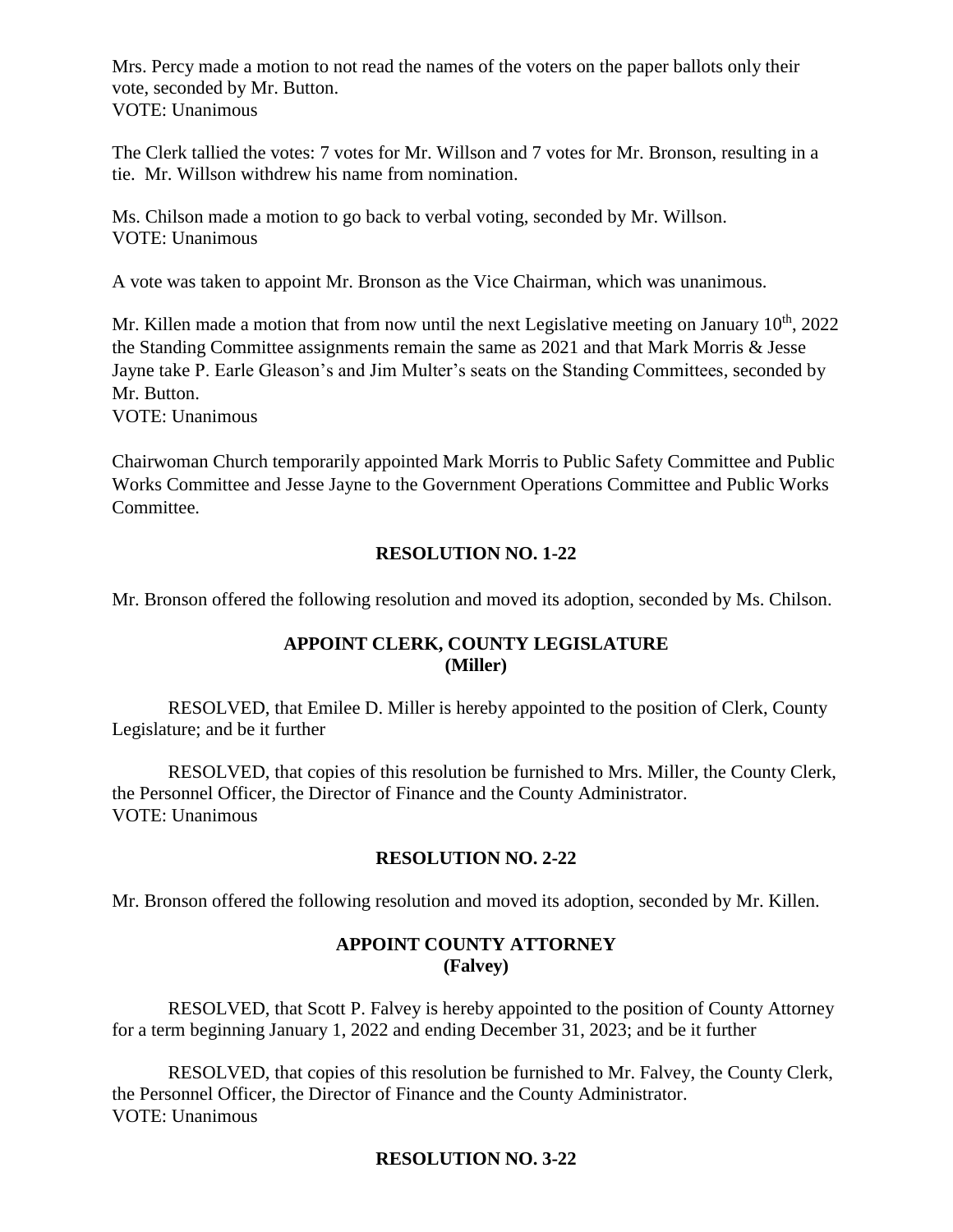Mr. Bronson offered the following resolution and moved its adoption, seconded by Mrs. Chilson.

# **APPOINT PUBLIC DEFENDER (Hampsey)**

RESOLVED, that Stephen P. Hampsey is hereby appointed to the position of Public Defender; and be it further

RESOLVED, that copies of this resolution be provided to Mr. Hampsey, the County Clerk, the Personnel Officer, the Director of Finance and the County Administrator. VOTE: Unanimous

#### **RESOLUTION NO. 4-22**

Mr. Bronson offered the following resolution and moved its adoption, seconded by Dr. Cutler. DISCUSSION:

Mr. Button stated in the future they may need to discuss changing some of the language used to make Jessica's job better.

### **APPOINT DIRECTOR OF FINANCE (Mullins)**

RESOLVED, that Jessica L. Mullins is hereby appointed to the position of Director of Finance for a term beginning January 1, 2022 and ending December 31, 2023; and be it further

RESOLVED, that copies of this resolution be furnished to Mrs. Mullins, the County Clerk, the Personnel Officer, the Director of Finance and the County Administrator. VOTE: Unanimous

## **RESOLUTION NO. 5-22**

Mr. Bronson offered the following resolution and moved its adoption, seconded by Dr. Cutler. DISCUSSION:

Mr. Button stated that he is looking forward to supporting the County Administrator for her term, but he is wondering if they need to revisit that language to not put her in a position or any of the Legislators, Department Heads, or Employees to be truthful and up forward whenever they have discussion.

### **APPOINT COUNTY ADMINISTRATOR (Flynn)**

RESOLVED, that Winona B. Flynn is hereby appointed to the position of County Administrator for a term beginning January 1, 2022 and ending December 31, 2023; and be it further

RESOLVED, that copies of this resolution be furnished to Ms. Flynn, the County Clerk, the Personnel Officer and the Director of Finance. VOTE: Unanimous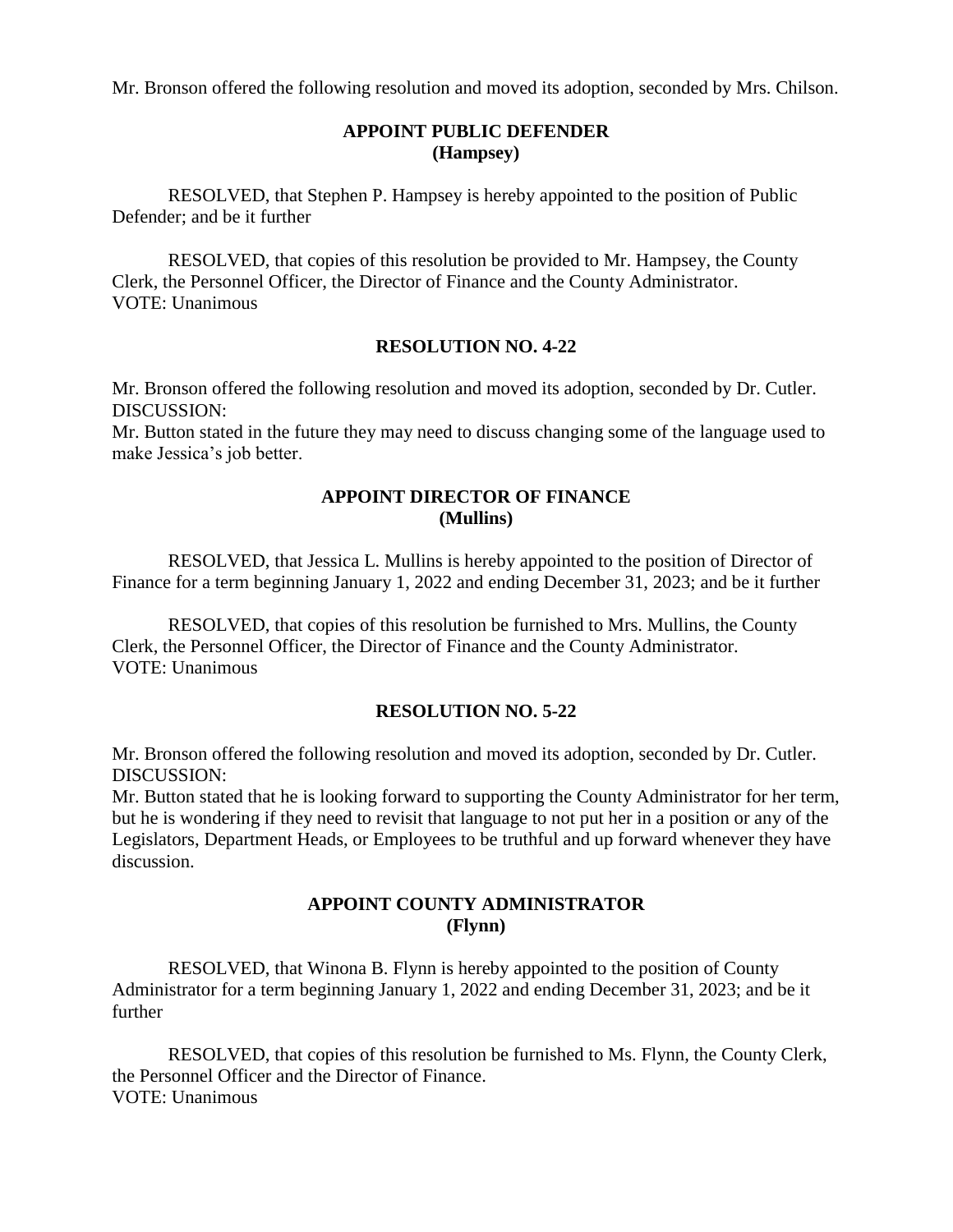### **RESOLUTION NO. 6-22**

Mr. Bronson offered the following resolution and moved its adoption, seconded by Dr. Cutler. DISCUSSION:

Mr. Button wants to make sure with Ms. Flynn that she is comfortable as being the County Administrator of the Employees and the Department Heads that she wouldn't worry about any conflict of interest if she is capable of being to accept that and not have any repercussions for anybody, he supports her for that.

### **APPOINT BUDGET OFFICER (Flynn)**

RESOLVED, that Winona B. Flynn is hereby reappointed to the position of Budget Officer; and be it further

RESOLVED, that copies of this resolution be furnished to Ms. Flynn, the County Clerk, the Personnel Officer, the Director of Finance and the County Administrator. VOTE: Unanimous

# **RESOLUTION NO. 7-22**

Mr. Harper offered the following resolution and moved its adoption, seconded by Mr. Paddock. DISCUSSION:

Ms. Chilson questioned if this is the total funding that will be required.

Mr. Harper stated that just for the review of this project it is the \$1,500. There is a grant they have for this project. This is not the total project cost.

Ms. Chilson questioned if the grant will completely cover the project.

Mr. Harper stated that there is a share that the County does cover.

Mr. Paddock stated that the fee estimate from Passero Associates is \$160,000 and the budget for this is \$180,000. He believes that if they look at the Airport Capital Improvement Plan they will find that this particular grant does not have a local match because there are other grants that can cover it or the FAA has chosen not to require local matches for the grants for a period of time.

Mr. Harper stated that they do have other monies coming in through these Care Grants and everything else that they can also use for some projects.

Mr. Button stated that former Chairman, Tim Dennis, eluded that the county may have to step up to the plate and put some funding into their airport to continue move the county forward with the industry possibly coming and the people willing to travel in and out.

## **RESOLUTION FOR INDEPENDENT FEE ESTIMATE**

## **AUTHORIZE CHAIRMAN TO EXECUTE AGREEMENT WITH C & S COMPANIES PROJECT: EXTEND PARALLEL TAXIWAY "B" AT PENN YAN – YATES COUNTY AIRPORT - DESIGN**

WHEREAS, the Penn Yan – Yates County Airport Capital Improvement Plan (ACIP) and the Yates County Capital Improvement Plan (CIP) both reflect the Design phase of